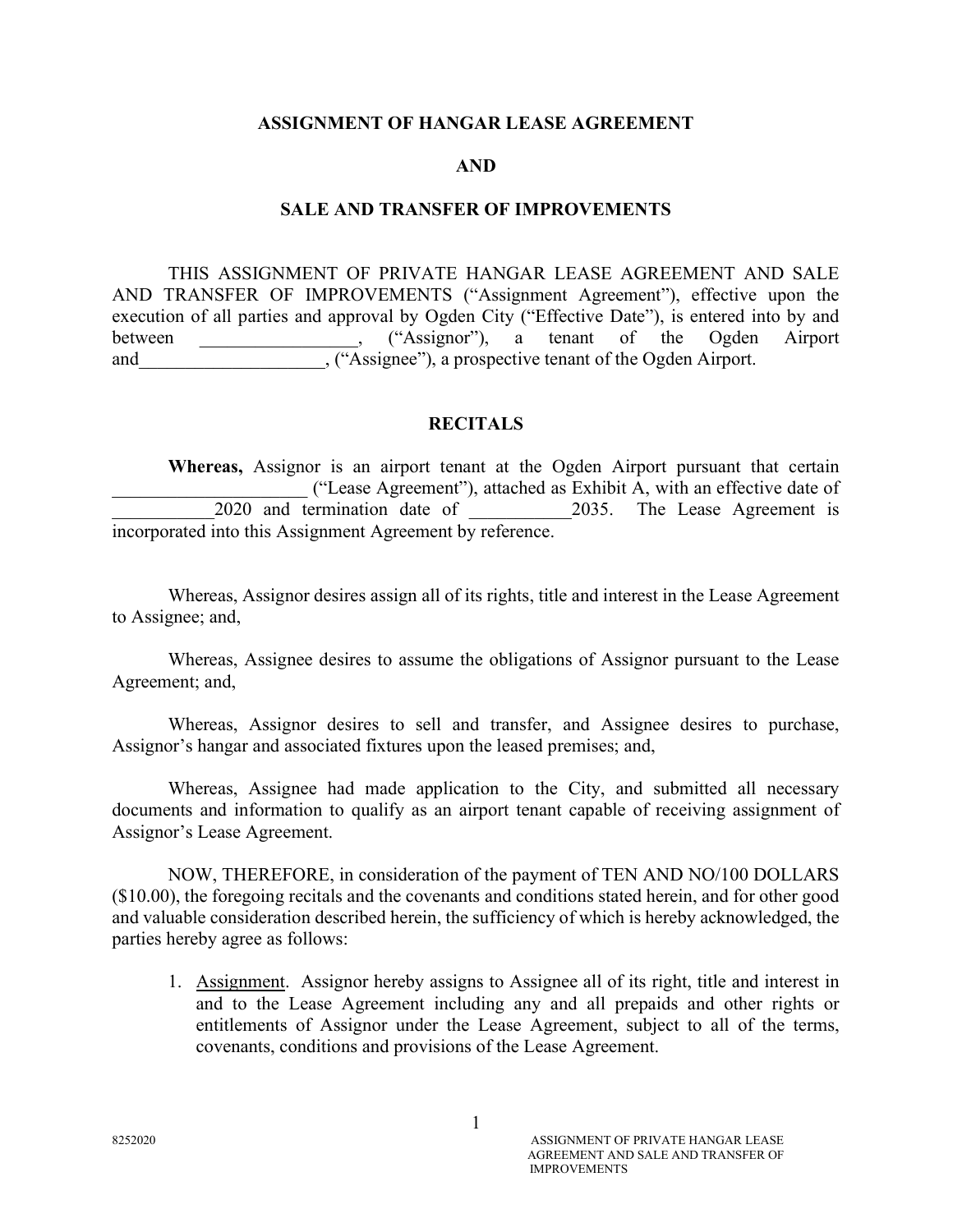- 2. Assumption. From and after the date of approval of the Assignment Agreement by the City, Assignee hereby assumes, covenants and agrees to keep and perform each and every obligation of Assignor under the Lease. Assignee agrees to be bound by each and every provision of the Leases as if it had executed the same.
- 3. Assignor's Representations and Warranties. Assignor represents and warrants to Assignee that:
	- (a) the Lease is in full force and effect, unmodified except as provided in this Agreement;
	- (b) Assignor's interest in the Lease is free and clear of any liens, encumbrances or adverse interests of third parties;
	- (c) Assignor possesses the requisite legal authority to assign its interest in the Lease as provided herein;
	- (d) There are no sums due and owing by Assignor under the Lease as of the effective date hereof, and there exists no condition of default thereunder.
- 4. Bill of Sale: Assignor does hereby sell, assign and transfer to Assignee all of its hangar and fixtures ("Property") upon the leased premises, as follows: Hangar

Assignee has had an opportunity to inspect the Property and purchases the Property on an "As-Is" basis. Assignor hereby warrants and represents that it is the owner of the Property and has authority to transfer the same to Assignee, subject to the limitations of the Lease Agreement.

- 5. Consideration. In consideration of assignment of the Lease Agreement and transfer of Property, Assignee has paid to Assignor, the total amount of \$ , the receipt and sufficiency of which is hereby acknowledged.
- 6. City Approval is Condition Precedent. Assignor and Assignee hereby agree that this Assignment Agreement shall be of no force or effect unless and until City accepts Assignee as a qualified tenant and approves this Assignment Agreement by executing the Approval Of Assignment Of Lease Agreement set forth below. If for any reason, the City fails or declines to approve this Assignment Agreement within 30 days of the of the execution of this Assignment Agreement by both Assignor and Assignee, this Assignment Agreement shall be null and void, and Assignor shall return all consideration paid to Assignee within 10 days thereafter.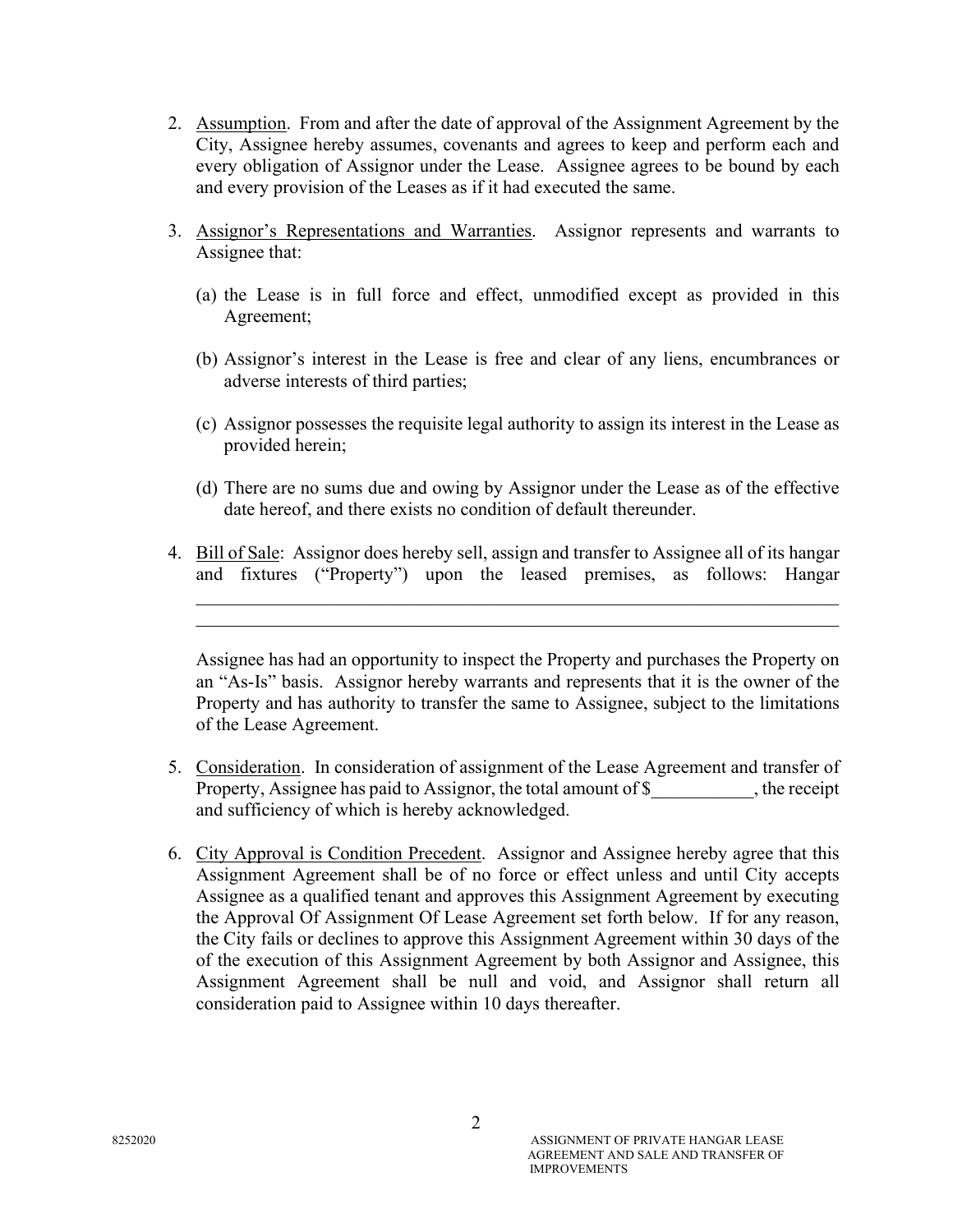- 7. Third Party Beneficiary. The parties acknowledge that Ogden City is a third-party beneficiary of this Assignment Agreement, and may enforce the same against both parties, and is entitled to reasonable attorney fees and costs associated with any enforcement thereof. Assignee agrees to be contractually responsible to the City for all Assignor's duties and obligations as set forth in the Lease Agreement.
- 8. Indemnification. Assignor agrees to indemnify, defend and hold harmless Assignee from any and all claims, demands and debts due under the Lease prior to the Effective Date and Assignee agrees to indemnify, defend and hold harmless Assignor from any and all claims, demands and debts which may become due under the Lease on or after the Effective Date.
- 9. Expenses. The parties hereto will bear their separate expenses in connection with this Agreement and its performance.
- 10. Entire Agreement. This Agreement embodies the entire understanding of the parties hereto and there are no other agreements or understandings written or oral in effect between the parties relating to the subject matter hereof unless expressly referred to by reference herein. This Agreement may be amended or modified only by an instrument of equal formality signed by the parties or their duly authorized agents.
- 11. Governing Law. This Agreement shall be governed by and construed in accordance with the laws of the State of Utah and each of the parties hereto submits to the nonexclusive jurisdiction of the courts of the State of Utah in connection with any disputes arising out of this Agreement.
- 12. Successors and Assigns. This Agreement and the provisions hereof shall be binding upon and shall inure to the benefit of the successors and assigns of the parties.
- 13. Attorneys' Fees. In the event of a dispute arising under this Agreement, the prevailing party shall be entitled to recover all reasonable attorneys' fees.
- 14. Notices. Any notice, demand, written consent, or other communication required to be in writing under the Lease Agreement shall be given in writing by personal delivery, express mail (postage prepaid), nationally recognized overnight courier with all fees prepaid (such as, by way of example, Federal Express or DHL), or certified mail (return receipt requested and postage prepaid) when addressed to the respective parties as follows:

| TO: CITY                                                        | TO:             | <b>TENANT</b> |
|-----------------------------------------------------------------|-----------------|---------------|
| <b>Airport Manager</b><br>3909 Airport Rd.<br>Ogden, Utah 84405 | name<br>address |               |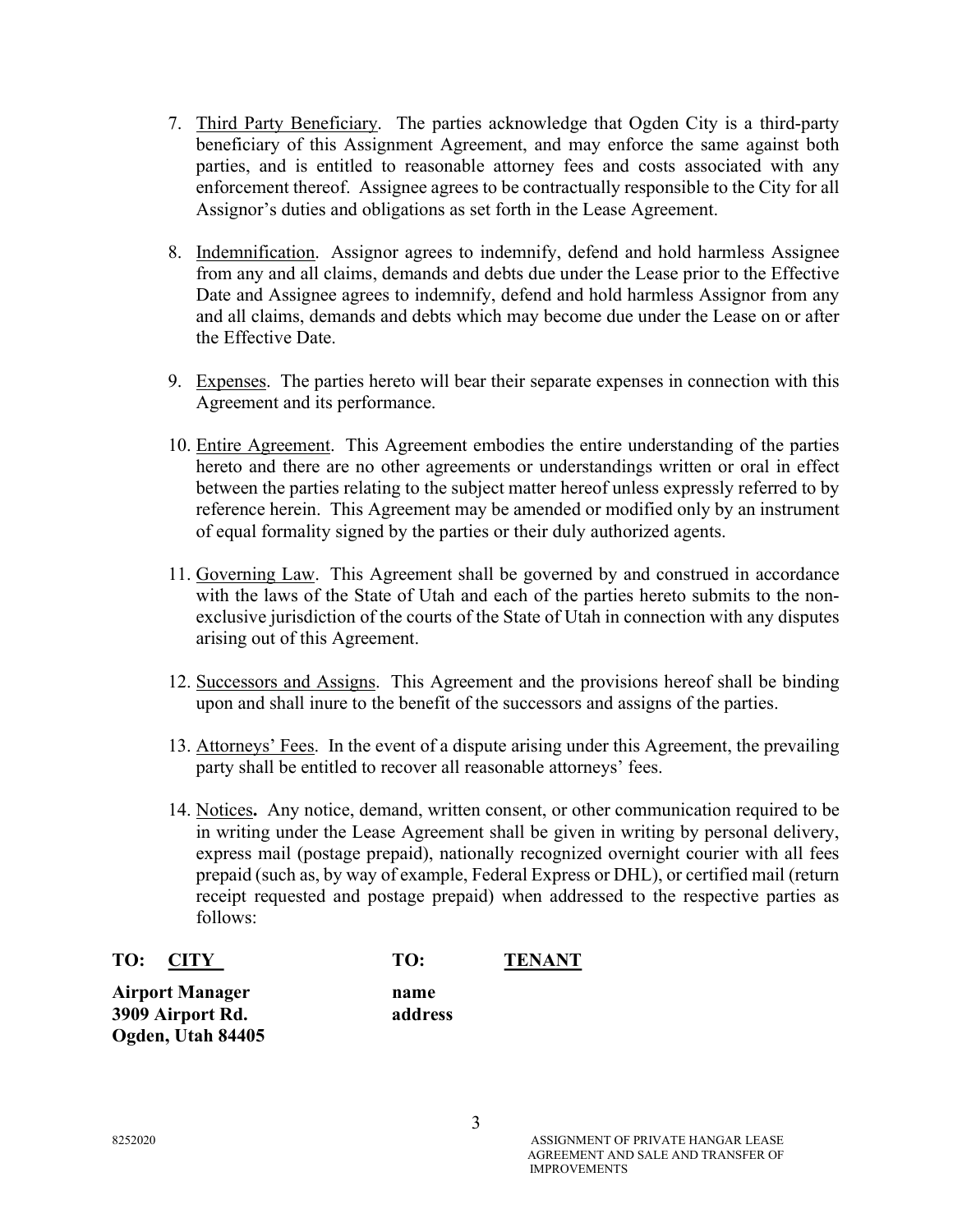# ASSIGNEE

#### Name **Address**

With a required, simultaneous copy to:

Ogden City Attorney 2549 Washington Blvd., Suite 840 Ogden, UT 84401

> Either City or Tenant may change its notice address by giving written notice (as provided herein) of such change to the other party. Any notice, demand, or written consent or communication shall be deemed to have been given, and shall be effective, upon compliance with this Section 12.B of the Lease Agreement and delivery to the notice address then in effect for the party to which the notice is directed; provided, however, that such delivery shall not be defeated or delayed by any refusal to accept delivery or an inability to effect delivery because of an address change that was not properly communicated.

- 15. Incorporation. All exhibits referred to in this Agreement, as they may be amended from time to time, are incorporated in and are a part of this Agreement.
- 16. Binding Obligation. Assignor and Assignee warrant and represent that they have the right, power, and legal capacity to enter into and perform its obligations under this Agreement as a legal, valid, and binding obligation of Assignor and Assignee.

IN WITNESS WHEREOF, the parties hereto have executed this Agreement as of the date first written above.

ASSIGNOR: ASSIGNEE:

| By:  | By:  |
|------|------|
| Its: | Its: |

 $\_$  , and the set of the set of the set of the set of the set of the set of the set of the set of the set of the set of the set of the set of the set of the set of the set of the set of the set of the set of the set of th

4